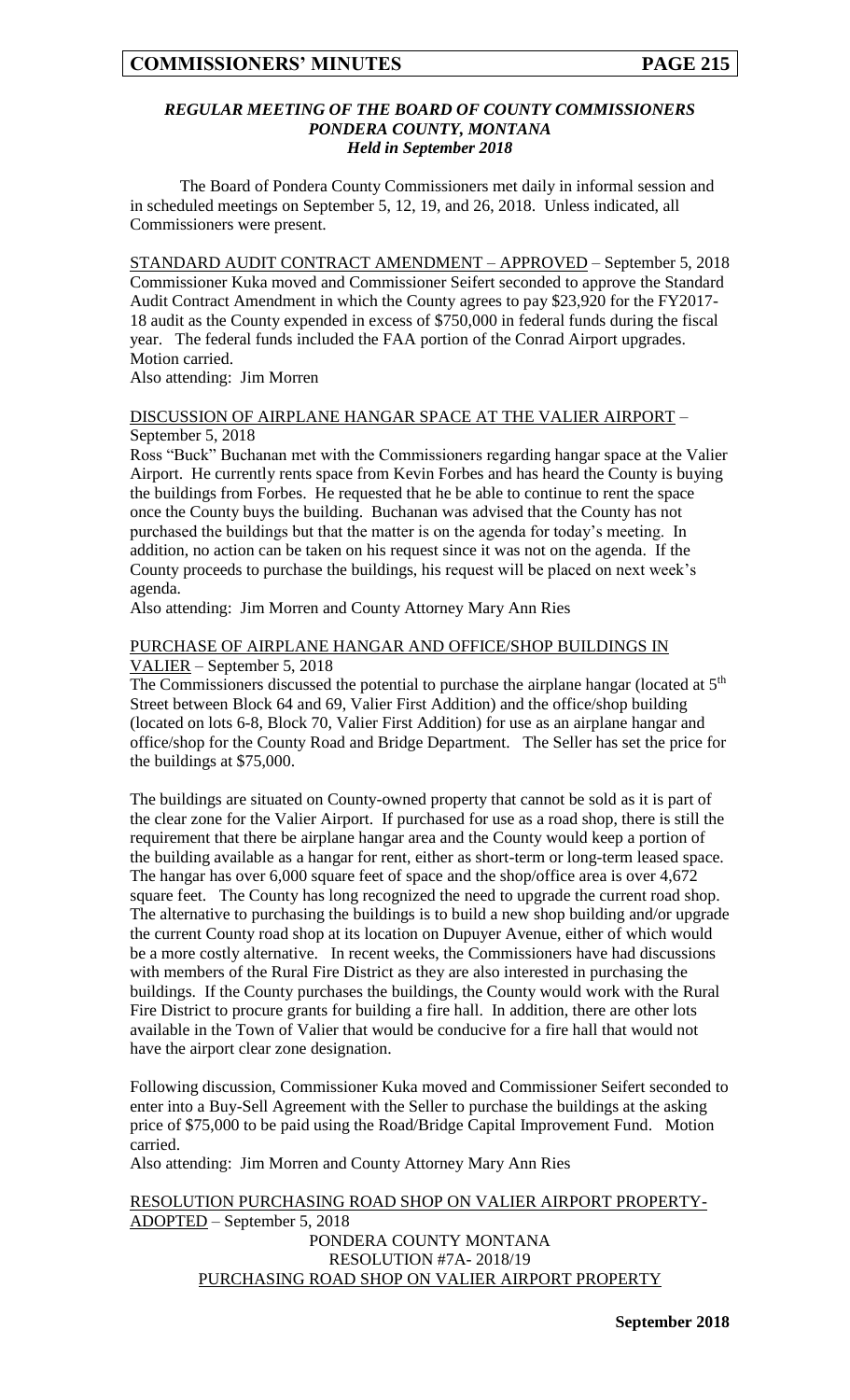WHEREAS Pondera County needs to maintain hanger space as well as increase storage and office space in Valier for the road department.

WHEREAS the Board of Pondera County Commissioners deems it in the best interests of the county and its citizens to purchase existing buildings that are located on land that is currently owned by Pondera County and cannot be sold as it is part of the clear zone for the Valier Airport.

WHEREAS the County would keep a portion of the hanger for rent, ether short term or long term.

WHEREAS the alternative to purchasing the buildings for the price of \$75,000 would be to build a new shop building and/or upgrade the current building located on Dupuyer Avenue in Valier for a much higher price.

NOW, THEREFORE, BE IT RESOLVED by the Board of County Commissioners of Pondera County to purchase the following improvements: Hanger located at 5<sup>th</sup> Street between Block 64 and 69 and office/shop on Lots 6-8.

Adopted this 5th day of September, 2018, as moved by Commissioner Kuka, seconded by Commissioner Seifert, and passed on a 3-0 vote of the board. Effective on passage and approval.

BOARD OF COMMISSIONERS Pondera County, Montana

\_\_*/s/ Janice Hoppes*\_\_\_\_\_\_\_\_\_\_\_\_\_\_\_ \_*/s/ Thomas A Kuka*\_\_\_\_\_\_\_\_\_\_\_\_\_

Attest: <u>\_/s/ Kody L Farkell</u> \_\_\_\_\_\_\_\_\_\_\_\_\_\_\_ \_\_\_\_\_\_ <u>/s/ Dale J Seifert</u> Kody L. Farkell, Clerk & Recorder Dale J. Seifert, Member

Janice Hoppes, Chair Thomas A. Kuka, Member

MSU EXTENSION SERVICE AGREEMENT – APPROVED – September 5, 2018 Commissioner Seifert moved and Commissioner Kuka seconded to approve the FY2019 Extension Services Agreement between Montana State University Extension and Pondera County. The Agreement includes the amount budgeted for the Extension Office in Pondera County, including the County portion of the Agents' salaries which is set at 65% of the Clerk and Recorder's base salary for each Agent. Motion carried. Also attending: Jim Morren

JULY COMMISSION MINUTES-APPROVED – September 5, 2018 Commissioner Kuka moved and Commissioner Seifert seconded to approve the July 2018 Minutes of the Commission. Motion carried. Also Attending: Jim Morren

#### MODIFICATION OF FOREST PARTNERSHIP WEED TREATMENT GRANT - APPROVED – September 12, 2018

Commissioner Kuka moved and Commissioner Seifert seconded to approve the Modification of Grant or Agreement between Pondera County and the U.S. Forest Service Weed Treatments Grant which adds an additional provision to the original Agreement that the funds expire as of August 8, 2020 which is earlier than the expiration date of the original Agreement. Motion carried. Also attending: Jim Morren

#### EMERGENCY MANAGEMENT PERFORMANCE GRANT – APPROVED – September 12, 2018

Commissioner Kuka moved and Commissioner Seifert seconded to approve the Emergency Management Performance Grant (EMPG) between Pondera County and the Montana Disaster and Emergency Services (MT DES) for FFY2018-19. Under the terms of this grant, the MT DES will reimburse Pondera County 50% of the total approved costs of the County's Disaster and Emergency Services office, up to \$31,915.00. Motion carried.

Also attending: Jim Morren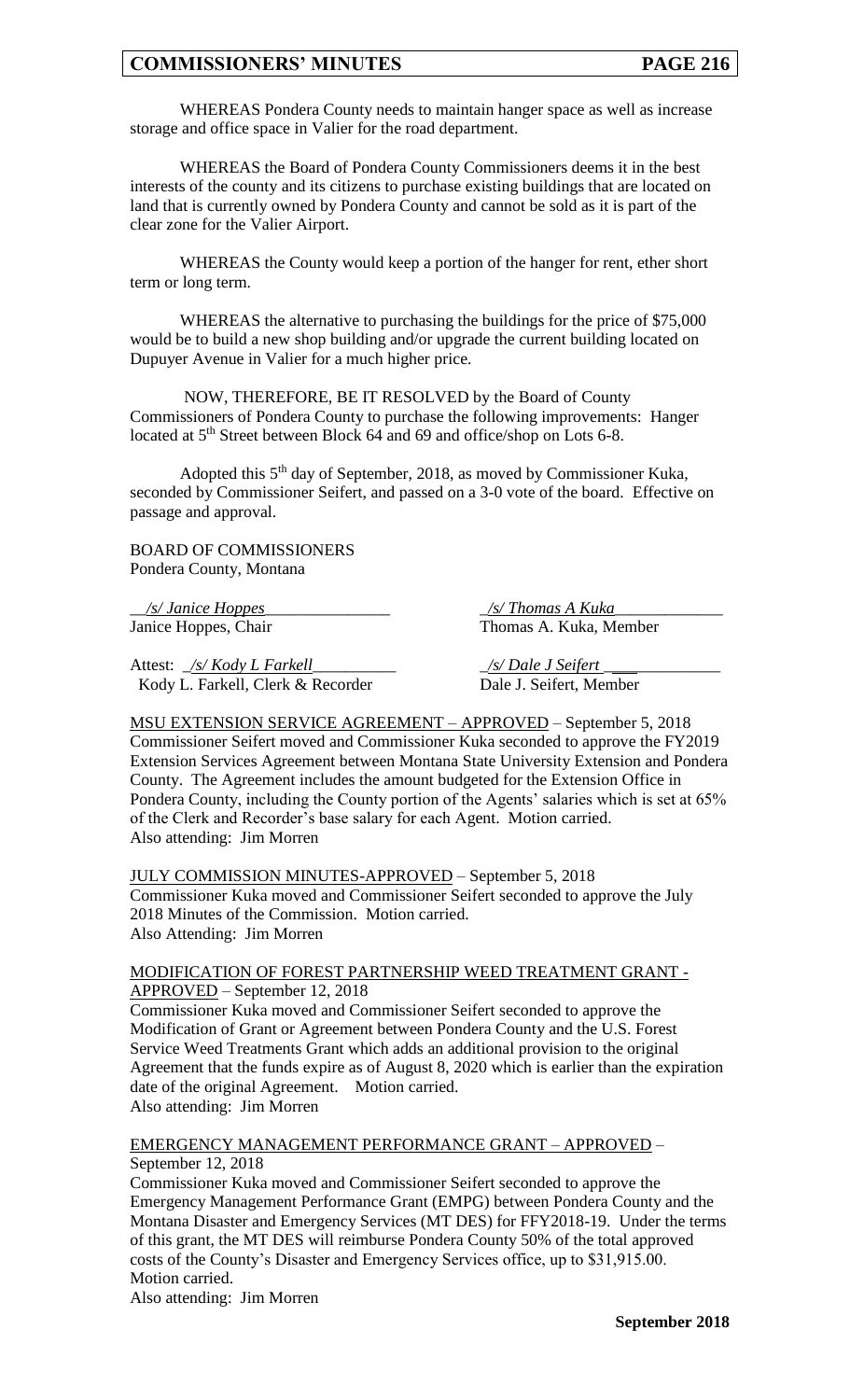#### LEASE OF PLANE HANGAR SPACE AT THE VALIER AIRPORT – APPROVED – September 12, 2018

Commissioner Seifert moved and Commissioner Kuka seconded to lease hangar space at the Valier Airport in the property owned by Pondera County at a rental rate of \$0.55 per square foot. A lease agreement will be prepared and approved at a later meeting. Motion carried.

Also attending: Jim Morren

RESOLUTION #7, PRE-DISASTER MITIGATION PLAN UPDATE – ADOPTED – September 12, 2018

#### PONDERA COUNTY, MONTANA RESOLUTION #7 – 2018/19

# ADOPTING PONDERA COUNTY PRE-DISASTER MITIGATION PLAN UPDATE

WHEREAS, the participating jurisdictions of Pondera County have worked together to develop a strategy known as the Pondera County Pre-Disaster Mitigation Plan to improve disaster resistance in the planning area: and

WHEREAS, the Federal Disaster Mitigation Act of 2000 (DMA2000) pursuant 44 CGR Part 201 and the Federal Emergency Management Agency (FEMA) require communities to adopt an approved hazard mitigation plan in order to be eligible to receive pre-disaster and post disaster federal funding for mitigation purposes: and

WHEREAS, Pondera County has participated in the hazard mitigation plan by the formation of a Mitigation Planning Committee (MPC); and

WHEREAS, the MPC recommends the formal adoption of the Pondera County Pre-Disaster Mitigation Plan by the passing of this resolution.

NOW, THEREFORE, BE IT RESOLVED that the Pondera County Board of Commissioners adopt, by way of this resolution, the "Pondera County, Montana Pre-Disaster Mitigation Plan",

#### THAT:

Section 1: The participating stakeholder hereby approves and adopt the hazard mitigation plan in its entirety with projects as adopted by the MPC; AND agree to be governed by the Pre-Disaster Mitigation Plan attached hereto and incorporated.

Section 2: Pondera County, Montana authorizes the appropriate participating official to pursue funding opportunities for implementation of proposals designated therein; AND will upon receipt of such funding or other necessary resources, seek to implement the actions contained in the pre-disaster mitigation plan.

ADOPTED this 12th day of September 2018 as moved by Commissioner Seifert, seconded by Commissioner Kuka, and passed on a 3-0 vote of the Board. Effective upon passage and approval.

BOARD OF COMMISSIONERS Pondera County, Montana

Attest: \_*/s/ Kody L Farkell*\_\_\_\_\_\_\_\_\_\_ \_*/s/ Dale J Seifert* \_\_\_\_\_\_\_\_\_\_\_\_\_\_ Kody L. Farkell, Clerk & Recorder Dale J. Seifert, Member

\_\_*/s/ Janice Hoppes*\_\_\_\_\_\_\_\_\_\_\_\_\_\_\_ \_*/s/ Thomas A Kuka*\_\_\_\_\_\_\_\_\_\_\_\_\_ Janice Hoppes, Chair Thomas A. Kuka, Member

REGULAR MEETING SEPTEMBER 19, 2018 CANCELLED – September 12, 2018 Commissioner Seifert moved and Commissioner Kuka seconded to cancel the regular meeting of the Commissioners scheduled for September 19, 2018. All three commissioners will be attending the Montana Association of Counties Annual Conference in Missoula. Motion carried. Also attending: Jim Morren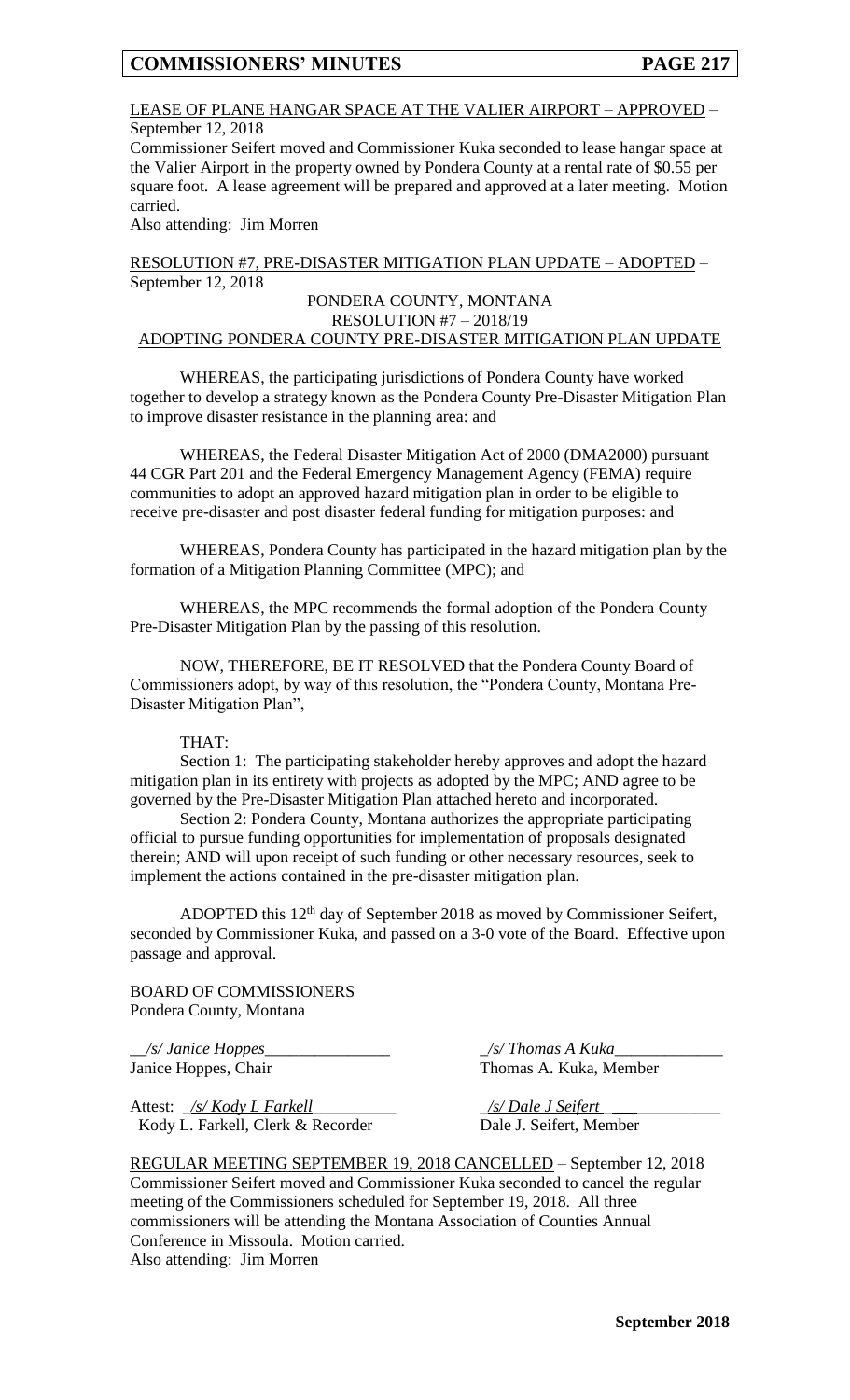#### NO MEETING SEPTEMBER 19 AS ALL THREE COMMISSIONERS WERE ATTENDING THE MACO ANNUAL CONFERENCE

TAX ABATEMENT 1067-APPROVED – September 26, 2018 Commissioner Seifert moved to approve the following abatement:

|               |                                             |            | PARCEL  |
|---------------|---------------------------------------------|------------|---------|
| NUMBER REASON |                                             | CANCEL ADD | NO.     |
|               | Mobile home was moved out of                |            |         |
| 1067          | county                                      | 1139.16    | 2026700 |
|               | Commissioner Kuka seconded. Motion carried. |            |         |
|               | Commissioner Hoppes was absent              |            |         |

#### BILL OF SALE FOR AIRPLANE HANGAR AND OFFICE/SHOP BUILDINGS IN VALIER – September 26, 2018

Following discussion at the September 5, 2018 meeting, Commissioner Seifert moved and Commissioner Kuka seconded to sign the bill of sale for the purchase an airplane hangar (located at 5<sup>th</sup> Street between Block 64 and 69, Valier First Addition) and the office/shop building (located on lots 6-8, Block 70, Valier First Addition) for use as an airplane hangar and office/shop for the County Road and Bridge Department. The price for the buildings is \$75,000, which will be paid from the Road/Bridge Capital Improvement fund. Motion carried. Commissioner Hoppes was absent.

#### RESOLUTION RESCINDING RESOLUTION #40-2015/16 AND ESTABLISHING PROCUREMENT POLICY-ADOPTED – September 26, 2018 PONDERA COUNTY MONTANA RESOLUTION #8 - 2018/19 RESCINDING RESOLUTION #40 – 2015/16 AND ESTABLISHING PROCUREMENT POLICY

WHEREAS, the Board of County Commissioners of Pondera County adopted the State of Montana Procurement Policy contained in Title 18, chapter 4 and Title 18, chapter 2, part 5 in its Resolution #40-2015/16, dated June 29, 2016 as its procurement policy; and

WHEREAS, the Board of County Commissioners of Pondera County deems it in the best interests of Pondera County to rescind Resolution #40-2015/2016 adopted June 29, 2016; and

WHEREAS, the Board of County Commissioners of Pondera County deem it in the best interests of Pondera County to adopt a more specific Procurement Policy;

NOW, THEREFORE, BE IT RESOLVED by the Board of County Commissioners of Pondera County that Resolution #40 – 2015/16 is hereby rescinded; and

NOW, THEREFORE, BE IT FURTHER RESOLVED by the Board of County Commissioners of Pondera County adopt the attached Procurement Policy be adopted as the Pondera County Procurement Policy.

Adopted this 26th day of September, 2018 as moved by Commissioner Seifert, seconded by Commissioner Kuka, and passed on a 2-0 vote of the board. Effective on passage and approval.

BOARD OF COMMISSIONERS Pondera County, Montana

Attest: <u>\_/s/ Kody L Farkell</u> \_\_\_\_\_\_\_\_\_\_\_\_\_\_\_\_\_\_\_\_\_\_\_ <u>\_/s/ Dale J Seifert</u> Kody L. Farkell, Clerk & Recorder Dale J. Seifert, Member

\_\_Absent\_\_\_\_\_\_\_\_\_\_\_\_\_\_\_\_\_\_\_\_\_\_\_\_\_ \_*/s/ Thomas A Kuka*\_\_\_\_\_\_\_\_\_\_\_\_\_ Janice Hoppes, Chair Thomas A. Kuka, Member

**September 2018**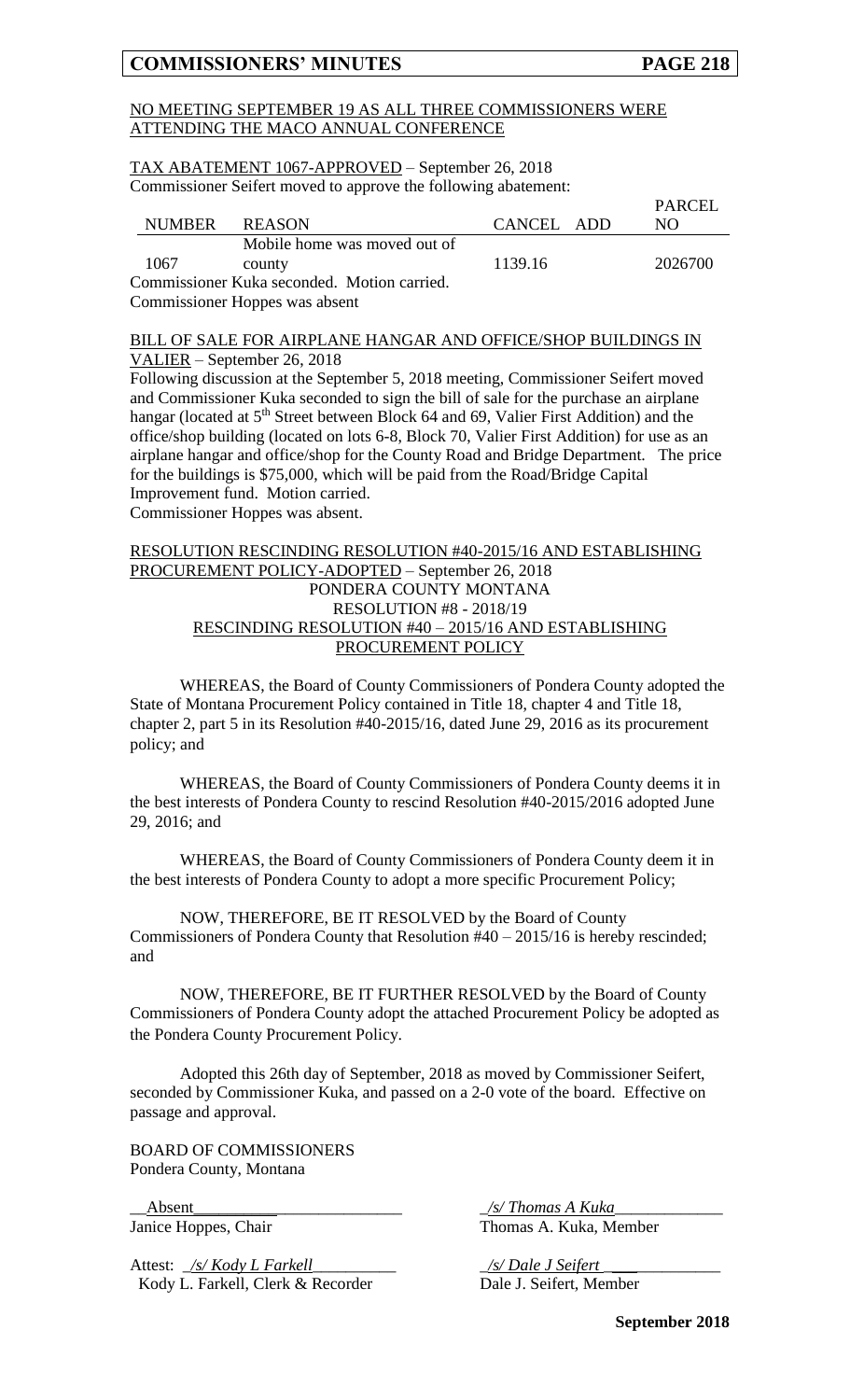#### RESOLUTION LIFTING BAN ON OPEN BURNING-ADOPTED – September 26, 2018

#### PONDERA COUNTY MONTANA RESOLUTION #9 – 2018/19 LIFTING BAN ON OPEN BURNING

WHEREAS, Pondera County routinely issues burning permits for the open burning of yard debris, stubble, grass, weeds and other miscellaneous wood/lumber products which can result in large planned fires; and

WHEREAS Pondera County issued a ban on all open burning effective August 1, 2018 due to extremely dry weather conditions; and

WHEREAS these conditions have lessened due to increased moisture and cooler temperatures in Pondera County.

NOW, THEREFORE, BE IT RESOLVED by the Board of County Commissioners of Pondera County that:

- 1. All open burning permits may be issued;
- 2. Open burning is permitted in the county;
- 3. The ban on open burning may be reinstated, effective immediately, upon weather conditions

Adopted this 26<sup>th</sup> day of September, 2018, as moved by Commissioner Seifert, seconded by Commissioner Kuka, and passed on a 2-0 vote of the board. Effective on September 24, 2018.

BOARD OF COMMISSIONERS Pondera County, Montana

\_\_Absent\_\_\_\_\_\_\_\_\_\_\_\_\_\_\_\_\_\_\_\_\_\_\_\_\_ \_*/s/ Thomas A Kuka*\_\_\_\_\_\_\_\_\_\_\_\_\_

Attest: <u>\_/s/ Kody L Farkell</u> \_\_\_\_\_\_\_\_\_\_\_\_\_\_\_ \_\_\_\_\_\_ <u>/s/ Dale J Seifert</u> Kody L. Farkell, Clerk & Recorder Dale J. Seifert, Member

Janice Hoppes, Chair Thomas A. Kuka, Member

AUGUST COMMISSION MINUTES APPROVED – September 26, 2018 Commissioner Seifert moved and Commissioner Kuka seconded to approve the August 2018 Minutes of the Commission. Motion carried. Commissioner Hoppes was absent.

REVIEW OF ELECTED OFFICIAL BONDS- September 26, 2018

Pursuant to Section 7-4-2213, Montana Code Annotated, the Commissioners reviewed the sufficiency of the official bonds of all county officials currently in force. Upon determination that the surety coverage in place by virtue of the County's blanket bond coverage of \$500,000 per occurrence for all elected officials, Commissioner Seifert moved to deem the bonds sufficient. Commissioner Kuka seconded. Motion carried. Commissioner Hoppes was absent.

#### CERTIFIED MILLS APPROVED – September 26, 2018

Commissioner Seifert moved and Commissioner Kuka seconded to approve the Certified Mils for tax year 2018. Motion carried.

Commissioner Hoppes was absent.

#### CLAIMS APPROVED FOR PAYMENT – September 30, 2018

| <i>FUND</i>      |           |
|------------------|-----------|
| <b>GENERAL</b>   | 49,774.40 |
| <b>ROAD</b>      | 48,393.73 |
| <b>BRIDGE</b>    | 16,946.15 |
| <b>WEED</b>      | 1,771.61  |
| <b>AIRPORT</b>   | 1,192.48  |
| <b>AMBULANCE</b> | 124.50    |
|                  |           |